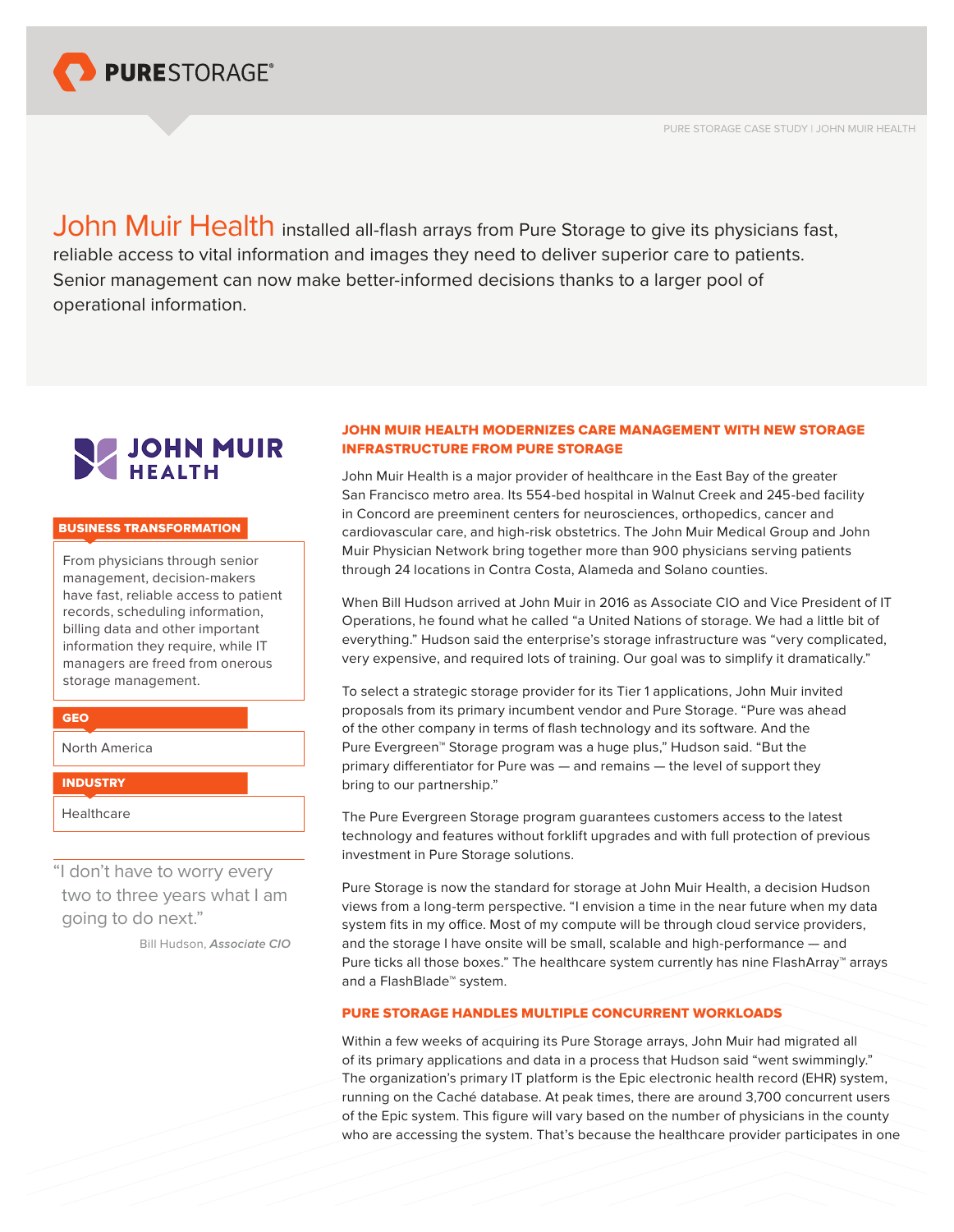#### COMPANY:

John Muir Health www.johnmuirhealth.com

## USE CASE:

- Database Microsoft® SQL Server, Epic Caché®
- Virtual Server Infrastructure VMware® vSphere®
- Virtual Desktop Infrastructure Horizon View®

## CHALLENGES:

- Storage systems from numerous vendors complicated management tasks for its Tier 1 applications.
- • Database size continues to grow rapidly.

#### IT TRANSFORMATION:

- High levels of data reduction lower overall storage costs.
- • Consistent response times guarantee quick access to data for physicians and business analysts.
- • Log-in times of virtual desktops meet or exceed goal of 12 seconds.

"The primary differentiator for Pure Storage was — and remains — the level of support they bring to our partnership."

Bill Hudson, *Associate CIO*

of the largest rollouts of Epic's Community Connect program, in which smaller hospitals and practices subscribe to the Epic services hosted by John Muir.

Virtually every key clinical function at John Muir runs on Epic, except for its laboratory. This includes its billing and administrative systems, the pharmacy, operating and emergency rooms, patient data, and physician and nurse documentation, as well as population health, clinical and financial analytics and reporting. The Pure Storage arrays also support the organization's virtualized server and desktop infrastructures, its SQL Server databases and its Sectra picture archiving and communications system (PACS).

According to Marty Tedlock, Director of Technical Services, "we moved a 6.5TB Caché database onto the Pure Storage array with no downtime." Right after that migration, "we did some performance testing and found that the speed of our read latency decreased significantly while write cycle length had improved considerably. Storage is no longer a bottleneck."

Immediately after installation of Pure Storage, average read latency was consistently below 0.5 milliseconds (ms), compared to previous numbers in the range of one to three ms. Average write cycle length, which had varied widely between 15 and 30 seconds, went to a very consistent level below five seconds.

Improved response times also have been noted for the Clarity reports that are produced throughout the day, drawn from data stored in Caché and accessed using Epic's Cogito and Clarity as well as Health Catalyst applications.

#### VDI IMPLEMENTATION MOVES AHEAD

When Hudson came to John Muir, "I inherited a VDI project that was two years old and hadn't made much progress. Pure Storage came in and as part of the Evergreen program replaced all the controllers, so that when we were ready to hit our stride with VDI, we had the latest technology. That was a huge plus, because there was no additional cost to us."

Added Tedlock, "we now have much better responsiveness and performance on our VDI. A year ago, we had maybe 100 users at any one time; now, we consistently have 800 to 900 concurrent users. More importantly, the response times are stable and consistent. Pure Storage has a lot to do with that."

VDI is the primary means of remote access for end-users. "It's in all the exam rooms for outpatient settings and in our training rooms," Tedlock noted, adding that physicians benefit the most from the reliable performance. "Regardless of where you are, log-in times are consistent and meet or exceed our goal of 12 seconds. The most important thing to me is that we don't get calls saying it takes too long for a physician to log in."

Looking ahead, Hudson said he expects to triple the number of concurrent VDI sessions over time, "and I have total confidence that the Pure Storage will be able to handle that without missing a beat. I'm very happy about the solid architecture we have."

#### PACS WORKLOADS MOVED TO PURE STORAGE

Another major change in the IT infrastructure is the migration of PACS files to the all-flash Pure Storage array. "We had a lot of issues with storage for PACS," Hudson recalled. "It was sitting on old storage devices and not running well. To say it was rickety is probably an understatement."

With the 90TB of Sectra PACS images moved onto the FlashArray, "we now have storage that takes up significantly less space, has significantly more performance, and comes at a much better cost. With Pure Storage, we see more consistent retrieval times for studies and we no longer have any problems. That's a huge advantage."